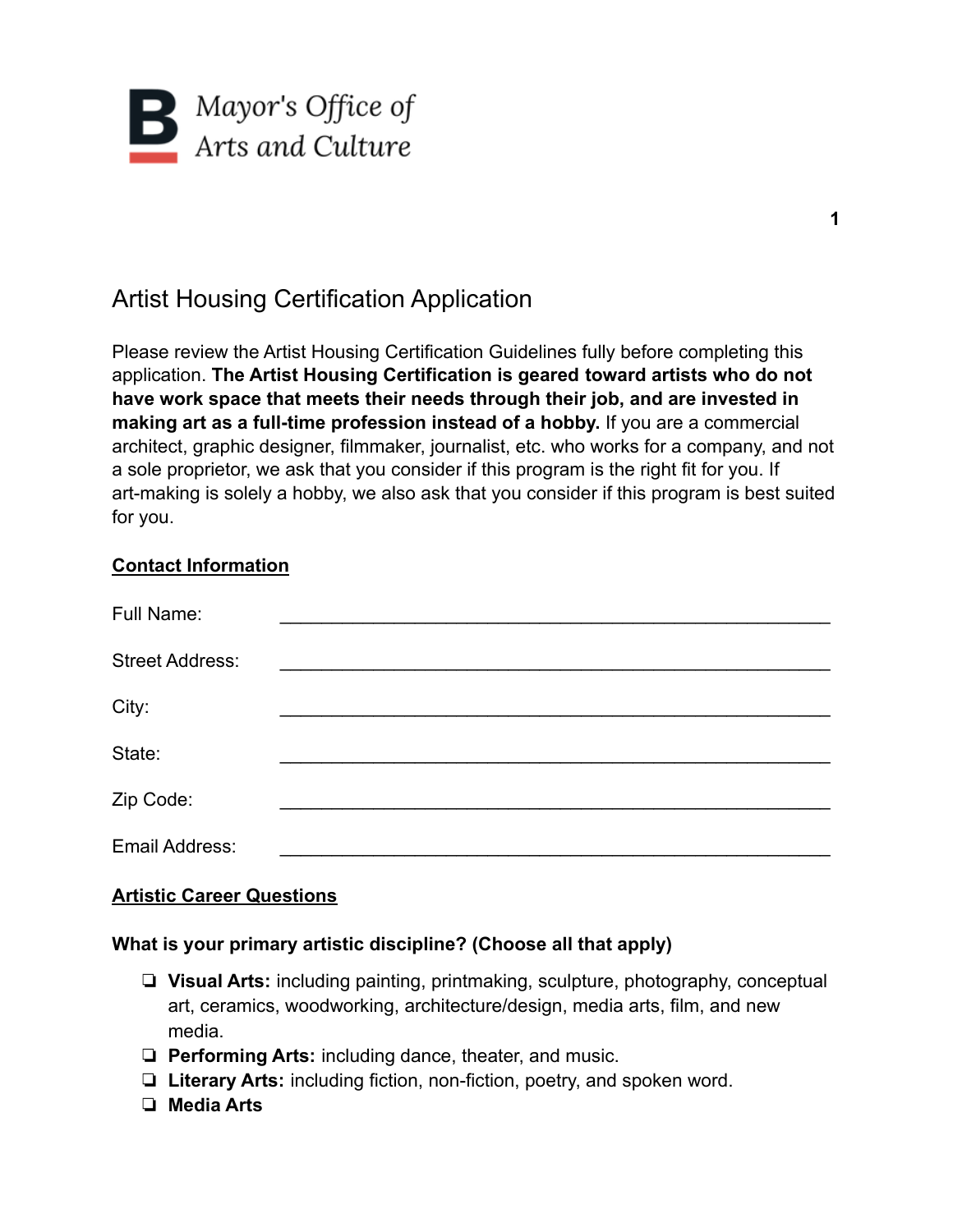

❏ **Architecture/Design**

## ❏ **Multidisciplinary Art**

**Why do you need an artist's live/work space?** (Answer below)

### **Are you applying for re-certification?**

- ❏ Yes
- ❏ No

## **Before submitting your application please include the following documents as part of your application materials:**

\_\_\_\_\_\_\_\_\_\_\_\_\_\_\_\_\_\_\_\_\_\_\_\_\_\_\_\_\_\_\_\_\_\_\_\_\_\_\_\_\_\_\_\_\_\_\_\_\_\_\_\_\_\_\_\_\_\_\_\_\_\_\_\_\_\_\_\_\_\_ \_\_\_\_\_\_\_\_\_\_\_\_\_\_\_\_\_\_\_\_\_\_\_\_\_\_\_\_\_\_\_\_\_\_\_\_\_\_\_\_\_\_\_\_\_\_\_\_\_\_\_\_\_\_\_\_\_\_\_\_\_\_\_\_\_\_\_\_\_\_  $\mathcal{L}_\text{max} = \mathcal{L}_\text{max} = \mathcal{L}_\text{max} = \mathcal{L}_\text{max} = \mathcal{L}_\text{max} = \mathcal{L}_\text{max} = \mathcal{L}_\text{max} = \mathcal{L}_\text{max} = \mathcal{L}_\text{max} = \mathcal{L}_\text{max} = \mathcal{L}_\text{max} = \mathcal{L}_\text{max} = \mathcal{L}_\text{max} = \mathcal{L}_\text{max} = \mathcal{L}_\text{max} = \mathcal{L}_\text{max} = \mathcal{L}_\text{max} = \mathcal{L}_\text{max} = \mathcal{$ \_\_\_\_\_\_\_\_\_\_\_\_\_\_\_\_\_\_\_\_\_\_\_\_\_\_\_\_\_\_\_\_\_\_\_\_\_\_\_\_\_\_\_\_\_\_\_\_\_\_\_\_\_\_\_\_\_\_\_\_\_\_\_\_\_\_\_\_\_\_ \_\_\_\_\_\_\_\_\_\_\_\_\_\_\_\_\_\_\_\_\_\_\_\_\_\_\_\_\_\_\_\_\_\_\_\_\_\_\_\_\_\_\_\_\_\_\_\_\_\_\_\_\_\_\_\_\_\_\_\_\_\_\_\_\_\_\_\_\_\_

### ❏ **Artistic Resume**

*Your artistic resume or CV can and should list any of the following examples of types of artistic work. Dates must be included or examples will not be considered:*

- ❏ Dates and locations of group or individual exhibitions
- ❏ Publications
- ❏ Performances
- ❏ Press coverage
- ❏ Awards and grants
- ❏ Artist residencies
- ❏ jobs held in field of artistic discipline, and
- ❏ formal training in the arts, if you have it.

### ❏ **Work Samples**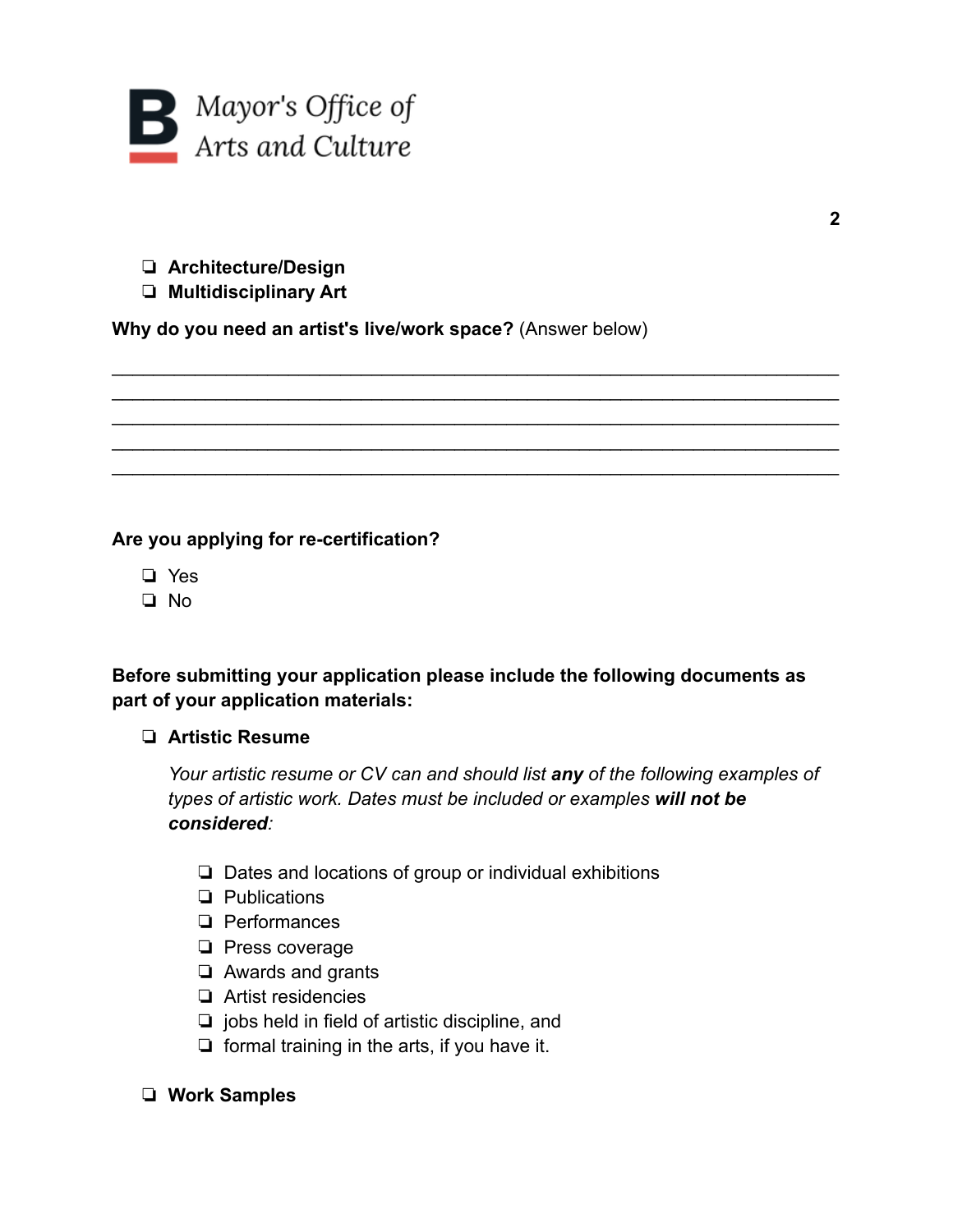

*This includes image, video clips, writing samples, etc. Works must be dated or else they will not be considered in your application review process.*

❏ **One reference letter** of support from peers and professionals in the arts who can confirm you have been active in your artistic practice over the past three years. This letter can be short and concise.

#### **Who reviews the applications?**

The Artist Resource Manager in the Mayor's Office of Arts and Culture reviews applications.

The decision of the Artist Resource Manager is final. If an applicant is not certified during this round, it is because they were not able to convey that they have been actively making art in the past three years through their application.

### **Applications will be reviewed based on the following criteria:**

- ❏ Evidence of a recent body of work (last three years), demonstrated by an artistic resume or CV that lists dates and locations of exhibitions, publications, performances, press, awards, artist residencies, jobs held in an artistic discipline field, and formal training if you have it.
- ❏ Documentation of artwork ("work samples") including images, video clips, writing samples, etc. Files must be dated or they will not be considered.
- ❏ One reference letter of support from peers and professionals in the arts who can confirm you have been active in your artistic practice over the past three years.

#### **When are applications accepted?**

Applications for the Artist Certification are always accepted. [Please check our website](https://www.boston.gov/departments/arts-and-culture/artist-certification) [to see when we will be reviewing applications](https://www.boston.gov/departments/arts-and-culture/artist-certification) at:

<https://www.boston.gov/departments/arts-and-culture/artist-housing-certification>